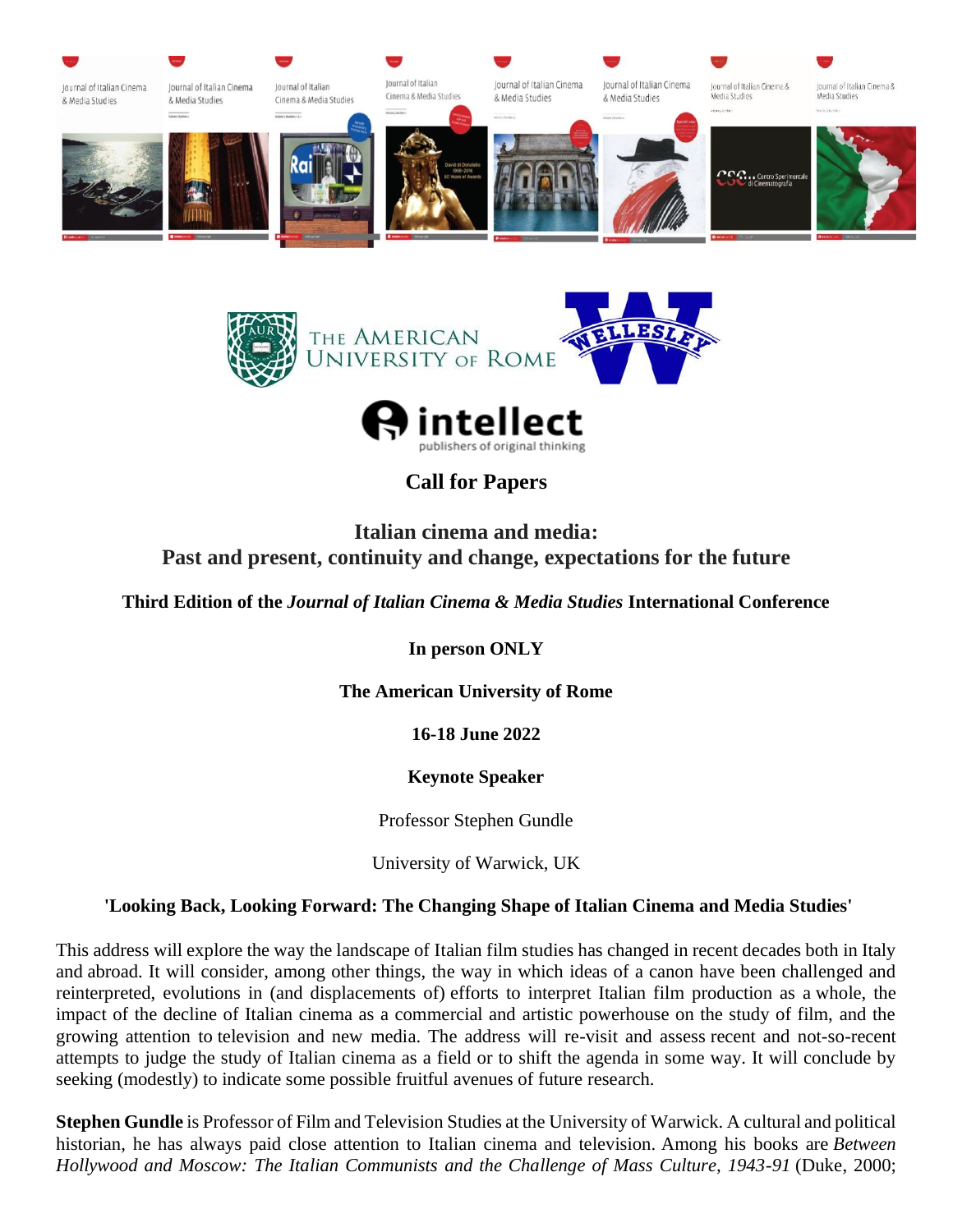Italian edition Giunti, 1995); *Mass Culture and Italian Society from Fascism to the Cold War* (with David Forgacs, Indiana, 2007; Italian edition Il Mulino, 2007); *Bellissima: Feminine Beauty and the Idea of Italy* (Yale, 2007; Italian edition Laterza 2007); *Glamour: A History* (OUP, 2008); *Death and the Dolce Vita* (Canongate, 2011; Italian edition Rizzoli, 2012); *Mussolini's Dream Factory* (Berghahn, 2013; Italian edition Kaplan, forthcoming); *Fame amid the Ruins* (Berghahn, 2020).

#### **Organizing Committee**

Flavia Laviosa, Wellesley College, United States Catherine Ramsey-Portolano, The American University of Rome, Italy

### **Scientific Council**

Sharofat Arabova, State Tojikfilm Institution, Dushanbe, Tajikistan Luca Barra, University of Bologna, Italy Benoît Carbone, Marco, Brunel University, United Kingdom Giorgio Bertellini, University of Michigan, United States Katarzyna Biernacka-Licznar, University of Wroclaw, Poland Flavia Brizio-Skov, University of Tennessee, United States Milly Buonanno, Sapienza University of Rome, Italy Frank Burke, Queen's University, Canada Jim Carter, Boston University, United States Venesa Coscia, (CONICET) University of Buenos Aires, Argentina Franca Faccioli, Sapienza University of Rome, Italy Anastasia Grusha, Lomonosov Moscow State University, Russia Monica Jansen, Utrecht University, The Netherlands Karol Jóźwiak, University of Lodz, Poland Bernadette Luciano, University of Auckland, New Zealand Annachiara Mariani, University of Tennessee, United States Alex Marlow-Mann, University of Kent, United Kingdom Mariano Mestman, (CONICET) University of Buenos Aires, Argentina Anna Miller-Klejsa, University of Lodz, Poland Laura Rascaroli, University College Cork, Ireland Susanna Scarparo, University of Sydney, Australia Svetlana Sidorova, Lomonosov Moscow State University, Russia Maria Bonaria Urban, Royal Netherlands Institute in Rome, Italy Alessandra Vannucci, Federal University of Rio de Janeiro, Brazil Gaoheng Zhang, University of British Columbia, Canada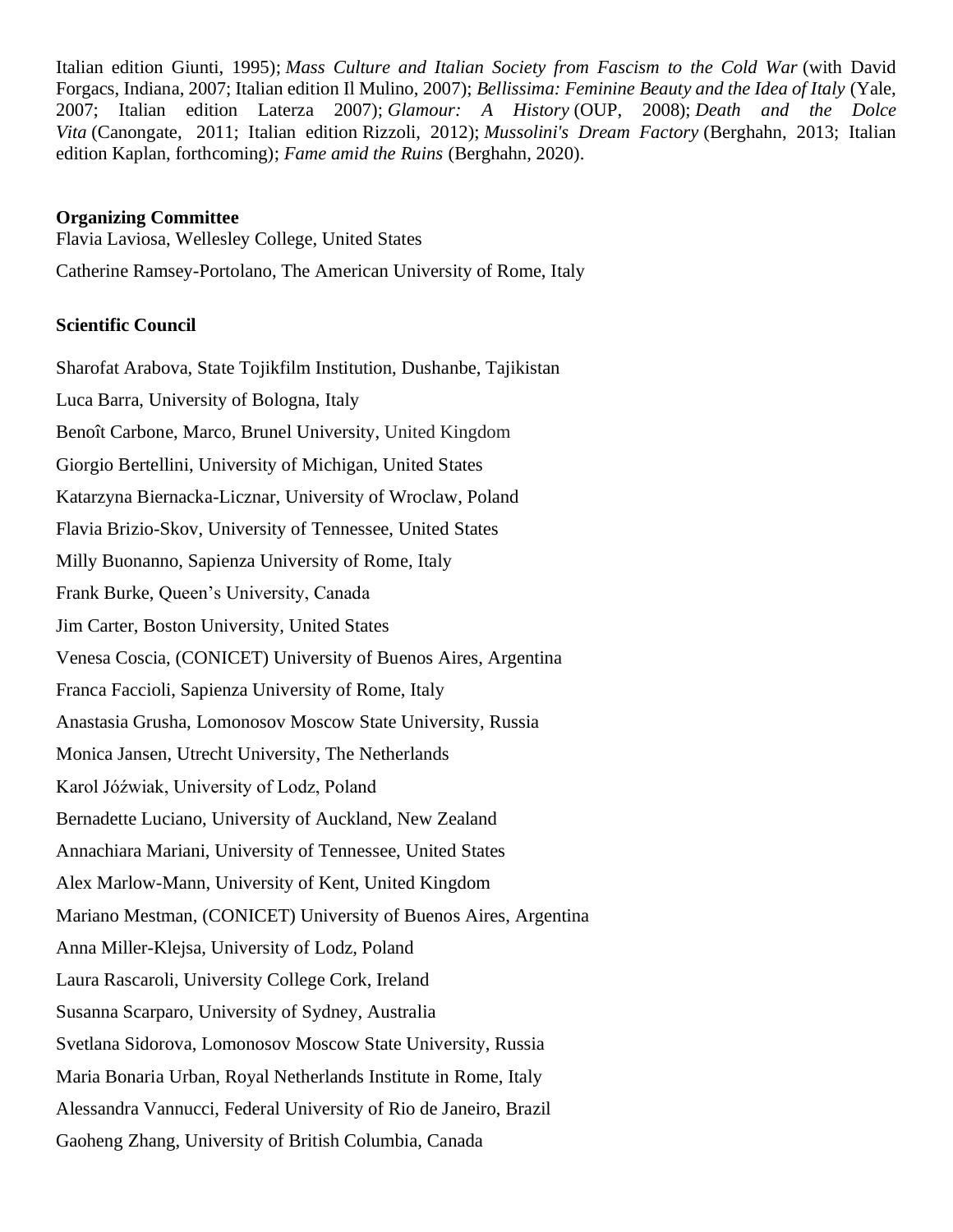The year 2022 marks the 10<sup>th</sup> anniversary of the publication of the first issue of the *Journal of Italian Cinema & Media Studies*. Published by Intellect (UK) and co-sponsored by Wellesley College (USA), it remains the only English language journal on Italian cinema and media.

In the past ten years, we have been inclusive in our efforts to establish connections with scholars from several continents. We have also made it our mission to explore the resonance of Italian film in the world across times, themes, styles and genres. After publishing the first four issues— two on Italy and Asia (2:1 & 2:3, 2014), a third on Italy and Latin America (10:2, 2022), and the fourth one on Italy and post-socialist countries (2023), and organizing two international conferences (2027 & 2019), the Journal has created a large community of scholars of diverse disciplines, all engaged in studying the artistic intersections between Italy and other countries.

As we celebrate this anniversary, we are prepared to move forward with new explorations and discussions aimed at expanding these interconnected academic communities, with a focus on a broader understanding of Italian cinema and media in international artistic contexts.

The past decade has marked a series of successes for the *Journal of Italian Cinema & Media Studies*. This has coincided with a period during which the global media landscape has undergone remarkable transformations: from the Internet and World Wide Web to the rise of social networks and their deep impact on social interactions; from the ubiquitous smartphone emerging as the quintessential example of media convergence to the new conglomerates of a fast-changing panorama of platforms, devices and streaming services.

As media systems are always both driven by and the drivers of technological and social transformations, they are inextricable from new forms of everyday life, politics, society and culture, which scholarship must understand, analyse, and challenge.

With evolving media comes the development of new economies, production policies and distribution platforms, which match new and diverse formats, audiences, consumption patterns and modalities of interaction with the moving image. The relation of traditional cinema with evolving technologies, screen media, visual cultures and digital, social and interactive platforms has reconfigured what cinema means as production, consumption and prosumerism take shape under new landscapes of transmedia content and transnational audiences. From Netflix to YouTube and from Instagram to TikTok, cinematic and screen languages have accommodated the messages, interactions, arts and expressions of a changing world. This is a world dominated by an awareness of the urgency of climate, humanitarian, health and economic crises, along with the rise of movements for change and equality, including #MeToo and Black Lives Matter, which take on a global significance as well as cognizance of national- and region-specific approaches.

All of these changes have affected the ways we can and should look at cinema and media broadly speaking, but also how we can conceive of the cultural complexities of Italian histories and cultures and what challenges are faced by scholarship over the next years. Understanding Italian cinema and media cultures today means looking at how Italian cinema finds a place in the new media ecologies and economies at a national and transnational level as well as how YouTube, TikTok and social media have offered audiences new ways to narrate Italian cultures and specificities, how Italians communicate their diverse identities, and how these are shaped by new dynamics of inter-relation and distinction.

Looking at Italian cinema and media today thus also means understanding how the changing landscape of the cinema and media play an essential role in reframing Italian-ness in a changing national and global culture. New media have inherited the traditional forms in which our identities have been communicated, from our histories and the arts traditions on Instagram to YouTubers discussing our food cultures and Made in Italy design sensibilities. Social media have created new symbolic and relational bonds in the transnational web of connections and distinctions that tie Italians at home to those abroad. Media also have played and will play a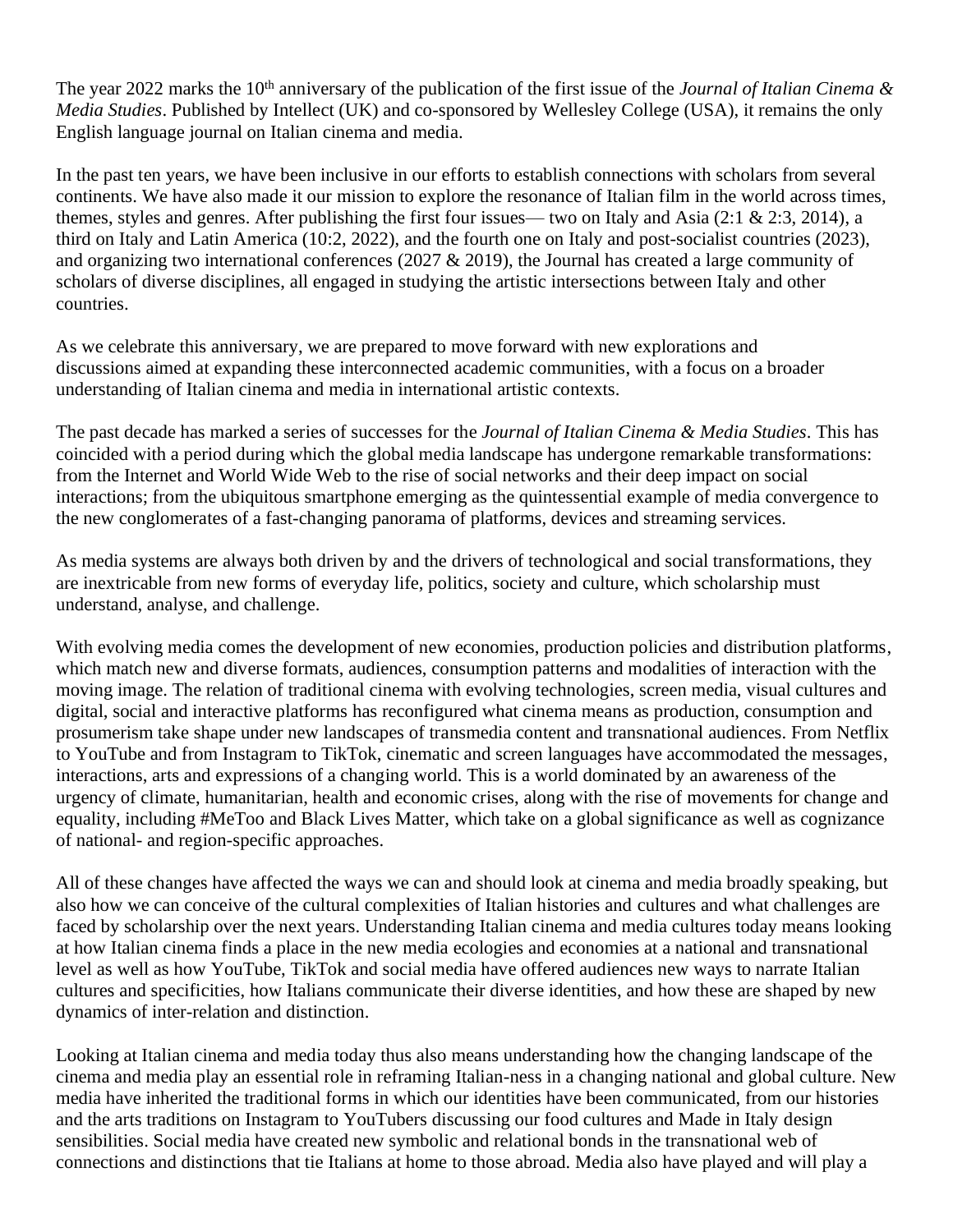key role in framing and re-framing the place of Italy in a postcolonial and decolonised perspective, offering visibility and providing points of access for non-white-centric ideas of Italian-ness, new subjectivities, and groups advocating for key issues such as migrants' rights and an inclusive citizenship model for secondgeneration Italians.

As Italian media and cinema productions, agents, and audiences both national and transnational represent a lively and complex terrain of analysis, JICMS strives to capture and understand their complexities in all their newly-evolving forms.

As we reflect on the state of the disciplines (cinema and media studies), we open this CFP to a wide range of themes, with the intent of offering a unifying horizon that will allow scholars to explore diverse fields and topics in a broad international context and move forward with new studies, building the future of both the discipline and the journal.

With this CFP, the conference organizers invite proposals from scholars, independent researchers, cinema and media professionals, and graduate students for single papers, pre-constituted panels, and roundtables.

Possible topics include, but are not limited to:

- Post-cinema (intersectionality of cinema and social media)
- Social media (media ecologies, national branding, Facebook, Whatsapp)
- Cinema and media on demand: Amazon, Hulu, Netflix (from the theater to the home, watchers as content creators, multiplatform television, algorithms and taste)
- Non-theatrical cinema and media (industrial cinema and media, commercials, propaganda, didactic cinema and media)
- Immersive technologies (virtual reality, augmented reality, mixed reality, spatial audio and artificial intelligence)
- Series (TV series, web series, pay TV, new frontiers in storytelling, transnational narratives, international circulation of TV series)
- Media, cultures, identity, politics, gender (mass vs. niche media, 'Audience' and practices of participation, representations of power, popular culture, feminism, (in)equities in access and digital divide, politics of media and media in politics, embodiment, multicultural media, identities from stars to selfies, mediation and remediation, ideologies, gender)
- Crime television (crime and crisis, restaging history, social change through popular crime media, challenging stereotypes and discrimination, transnational productions, transcultural formats)
- Popular genres and transnationalism (Western, Sci-Fi)
- Migrant stardom (e.g. Raffaella Carrà)
- Women in media industries (directors, writers, actors, transnational mobility)
- Writing in cinema (screenwriting, revising, translating, subtitling, adaptations)
- Reception (transnational, intermedial, critical, popular)
- Plurimediality and transmediality (cartoons, comics, graphic novels, *fotoromanzi*)
- Political cinema (reality, history, fiction)
- Archives and digital resources
- Cinema and the digital humanities
- Plurilingualism in cinema
- Landscape, environment, urban and rural in cinema
- Comedy and transnational reception